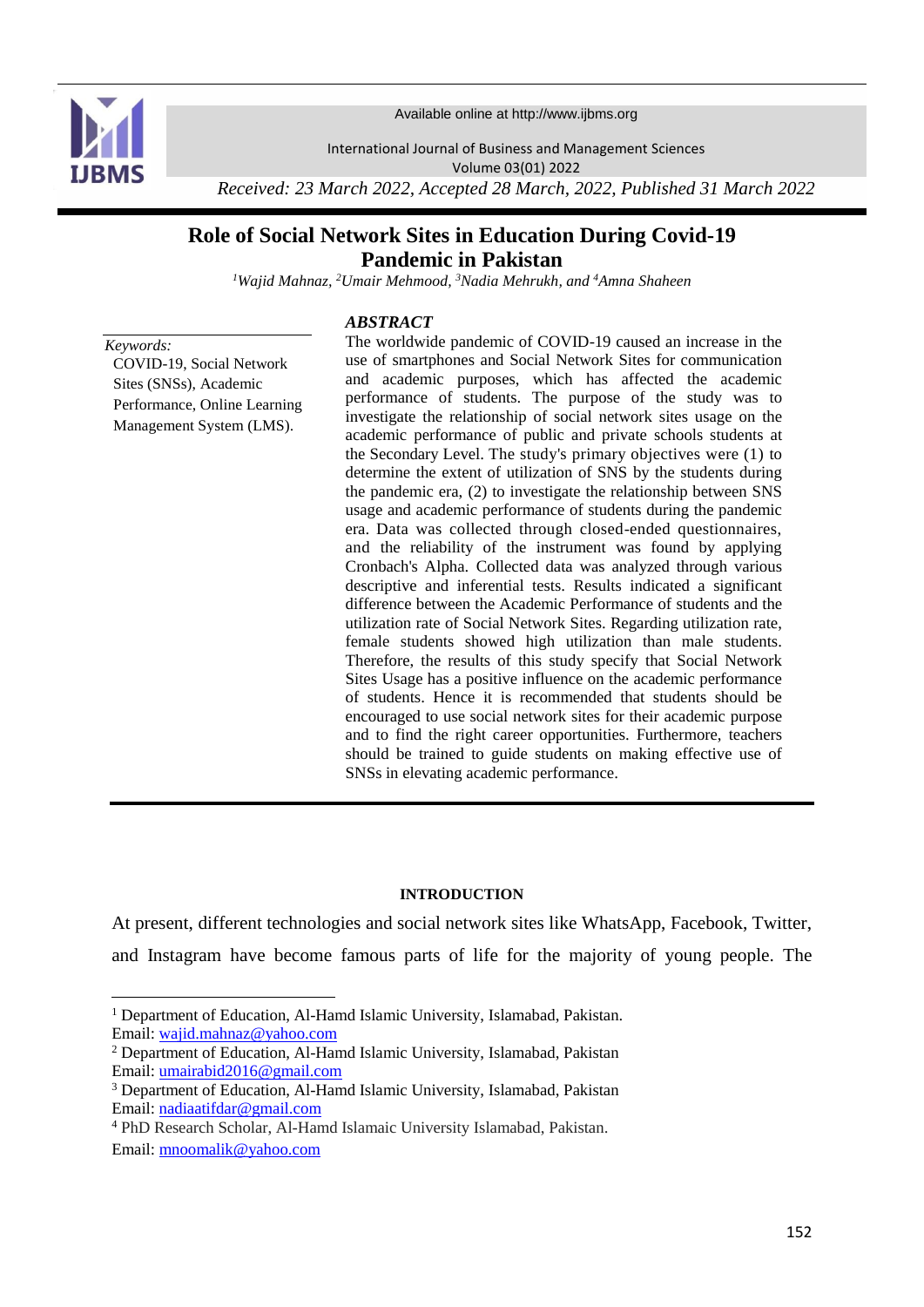growth and popularity of online social network sites are increasing day by day and have expanded almost all over the world. There is not a single country in the world where social network site is not used. With the passage of time, the rising generation has come to grip the changes, which social network site has brought about. Young adults and teenagers play a substantial role in advertising and promoting these social network sites all over the world. According to previous research studies, it has been discovered that social network sites are affecting the lives of users greatly, especially teenagers and adults (Abrenica, et al., 2021; Aslam et al, 2021). In the last year, the worldwide pandemic of COVID-19 has changed the lifestyle of the people living in different areas of the world. It also changed the traditional ways of the teaching-learning process or face-to-face education (Akram & Yingxiu et al., 2021). There were some challenges faced by educational institutions. By the need of the time to outbreak the virus, different countries were using measures to minimize the gathering of large crowds and ensure that there was physical social distancing. This situation has pushed policymakers and institutions heads to search for other ways for developing an academic environment to continue the learning activities of students.

In Pakistan, the teaching-learning process also switched towards online mode mainly using different social network platforms (Akram & Aslam et al. 2021). To facilitate the students, teachers were encouraged to use various modes of communication platforms, such as WhatsApp, Google classroom, YouTube, Facebook, Zoom, and others. These ways definitely overcome the extra burden of the parents in terms of resources. Social network sites were recommended for the faculty members to use for communicating with their students via formal study groups like WhatsApp and Facebook and also via official pages.

Due to the absence of the specific online Learning Management System (LMS), these social network sites created an opportunity to sustain the communication of teachers with their students and promote online learning. As an effect of COVID-19 and also for the very first time, both students and teachers in many developing countries were recommended and guided by their institutions to use social network sites officially to communicate online for academic-related purposes (Awidi et al., 2019).

Previous studies on social network sites usage at secondary level education have shown that they can be used as an alternative medium for communication with students as compared to traditional face-to-face communication. This specific research makes an attempt to investigate the usage of social network sites amid COVID-19 and academic performance of students at the secondary level, especially after the COVID-19 worldwide virulent disease, in public educational institutions that do not have a robust use of LMS, students and faculty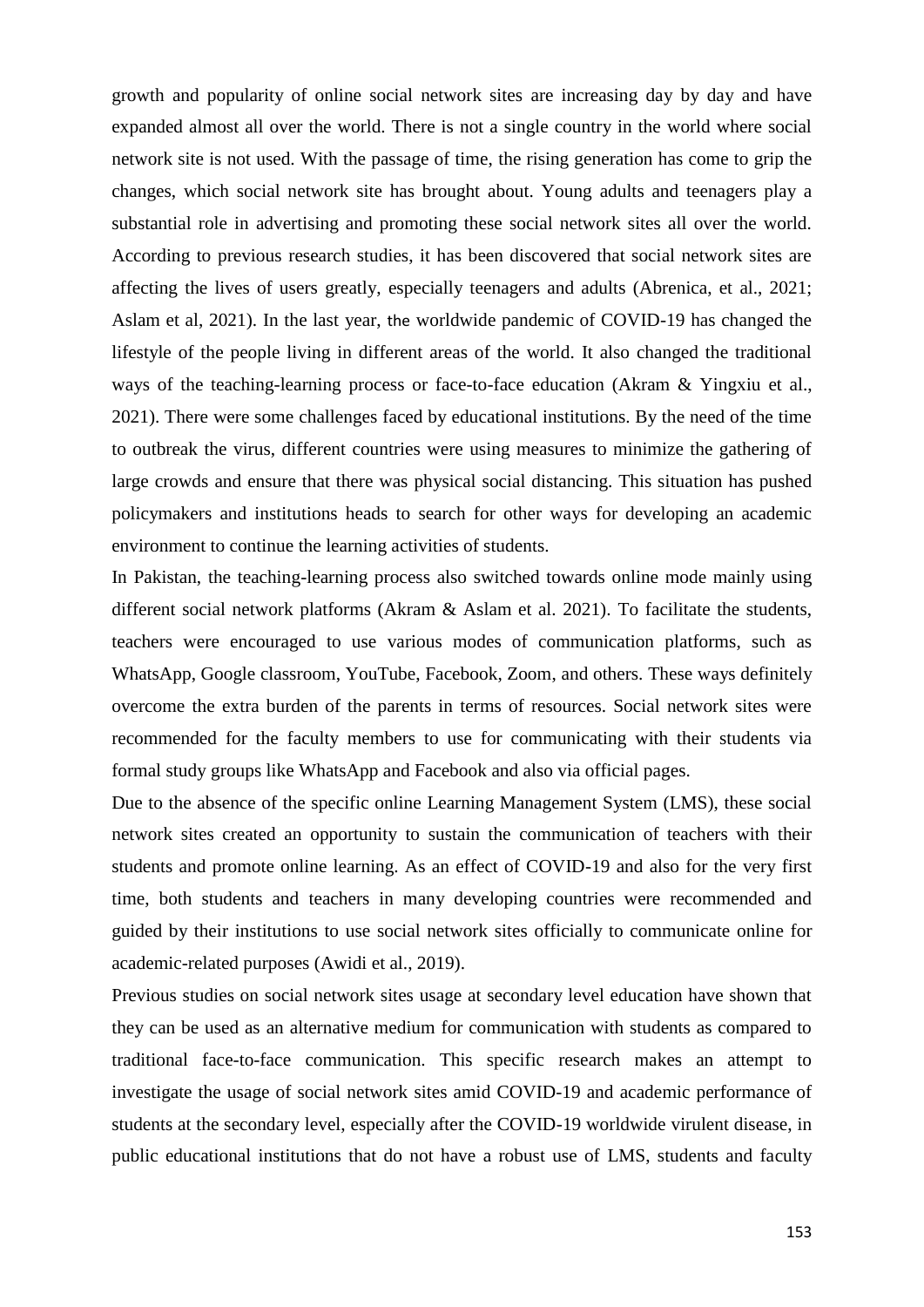both were totally dependent on in-classroom communication before the pandemic of COVID-19. But during COVID-19, different types of technologies were used for the teachinglearning process.

In this specific research, researchers focused on the impact of usage of these social network sites on the academic performance of students at the secondary level in Pakistan during COVID-19. Although students' performance within the educational institution can be affected by a large number of factors, the most important one is the usage of social network sites. According to Das and Sahoo (2010), people spend extra time communicating with their friends, relatives, and colleagues for sharing information on social network sites. Students spend most of their time using social network sites, while leftover time is used for completing their home assignments.

The study was conducted to elaborate the effects of usage of social network sites on the educational performance of the students at the secondary level during the pandemic era. Most of the researchers have shown in their results that usage of social network sites has a negative result on the educational achievement of the students and also on the younger generation.

## *Research Objectives*

- 1. To find out the level of utilization of Social Network Sites by the students during the pandemic era.
- 2. To investigate the correlation between usage of SNSs and academic achievements of students during the pandemic era.

# *Hypotheses of the study*

H1: *There is a significant difference between the rates of utilization of Social Network Sites with respect to the gender of the students.*

H2: *There is a significant difference between the utilization rates of SNS in terms of grades.* H3: *There is a significant difference between the rates of utilization of social network sites with respect to the subject of the students.*

#### **LITERATURE REVIEW**

### *Social Network Sites*

Social Network Sites are basically used in the field of communication and have gained importance as an effective means of distant communication. Their requirement in the current age had made the massive contribution of modern technology. A social network site is an interactive verbal exchange platform where users can create an account to join a specific social network site. They usually use their personal accounts to stay connected with their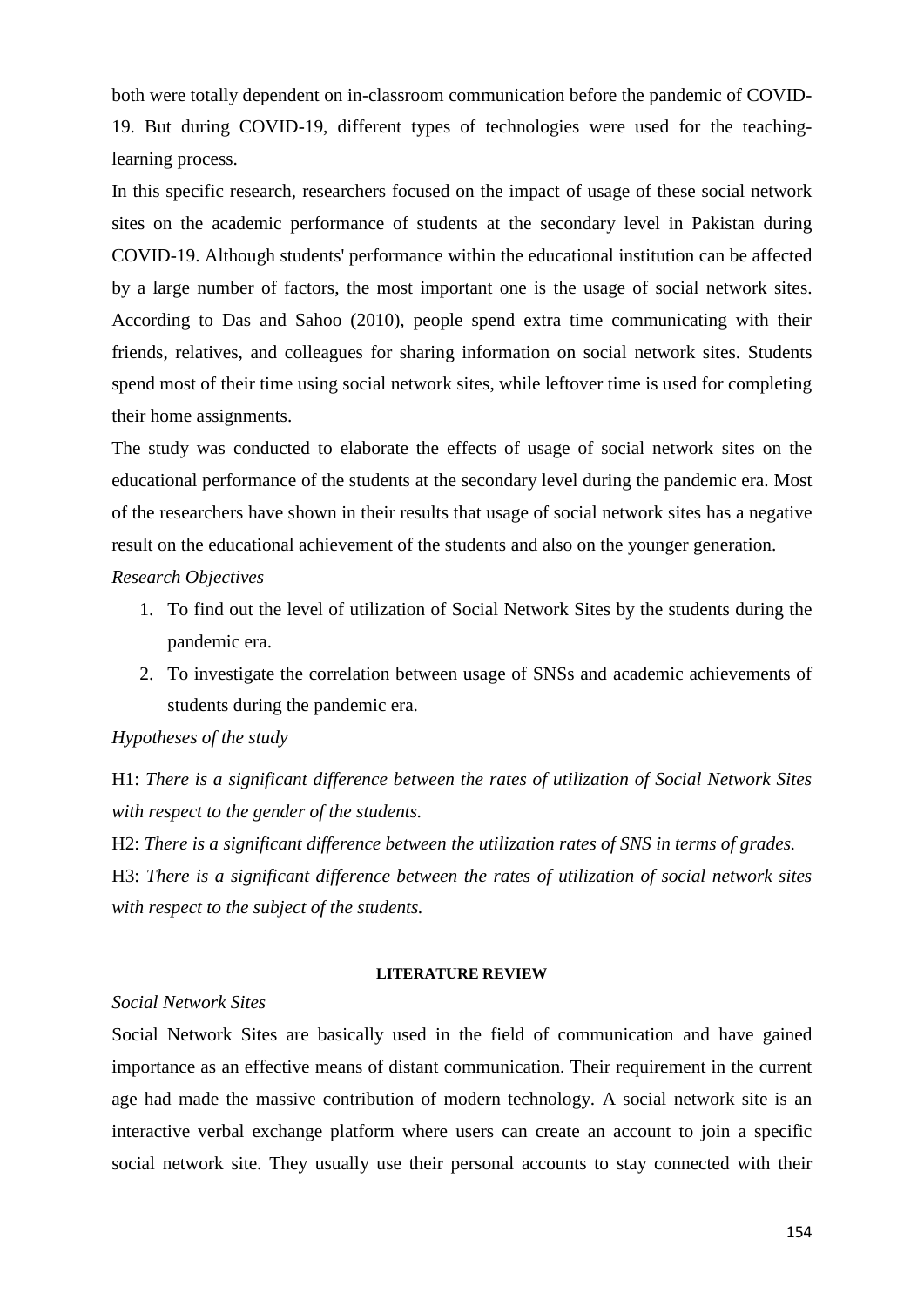colleagues, friends, or relatives. They can share different types of data which may be in the form of experience, audio, thoughts, pictures, chatting via text messages, audio calls as well as video calls, and sharing information with one another. They can also share information with their respective individuals in the same way by using social network sites (Eke et al., 2014).

However, Tiryakioglu and Erzurum (2011) defined the social network site that it is a service, platform, or area which is available online where social, academic, or official communication can be established amongst different users. People use different social network sites for making their life social and also for sharing information with one another by using different types of available and interest base social network sites.

Social network sites offer different characteristics according to the skills of the users to share their information, thoughts, views, activities, personal information, feelings, important events, and fields according to their interests. There are so many positive points of using social network sites but the most basic advantage is that it offers to sign up and to create any of the profile types whether it is public or semi-public profile, within the connected system where they can communicate with different people of the different area (Boyd & Ellison, 2007). Social Network Sites are now becoming the most dynamic web-based application which is called Web 2.0, it provides facility to the students to create accounts on it and then not restrict them to socialize with friends, it also gives them possible chance to interact with lecturers (Hamat et al., 2012). The fame of the social network site is increasing gradually due to the free access for whoever wants to communicate with teachers and friends with an idea to produce collective knowledge regardless of the popularity of social network sites among users of different social network sites (Valenzuela et al., 2009).

## *Academic Performance*

Academic performance according to Kobal and Musek (2001) is the visible scores that are used to show in the form of the number or grade, and it is also used to show that up to which level the students adapted the school work and the educational system.

Moreover, an academic performance described through Kobal and Musek (2001), refers back to the numerical ratings of a scholar's information, representing the diploma of a scholar's variation across multiple academic gadgets.

Kabilan, Ahmed, and Abidin (2010) conducted combined research which explains the basic meaning of the academic performance of the student. They stated that student academic performance is the engagement of a student which he spent during the effort made by them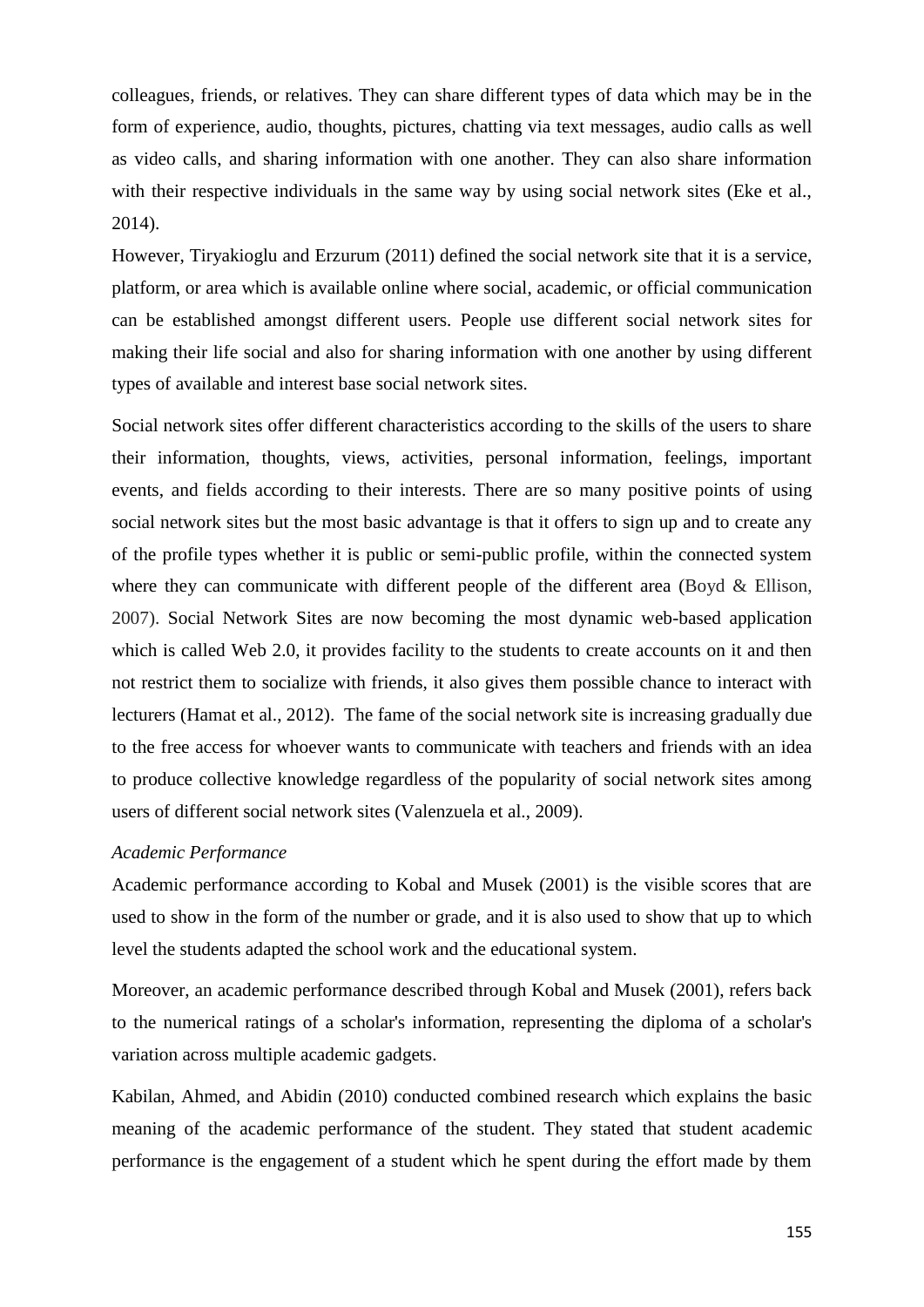and time they invest in mutual activities. In most cases, it is frequently linked with the accomplishment of positive student learning outcomes, such as individual student development and critical thinking. Their study further elaborated that users of social network sites had lower grades in their academic career than those who never uses social network sites. However, the general benefits are there for those who are using social network sites in their daily life.

## *SNS and Students Academic Performance*

There are two different perspectives that elaborate in detail that how usage of social network sites produces effects on the academic achievement of the students. On one side, researchers represent the role of social network sites on academic performance in a constructive way saying that students develop discussion in their respective groups for exchanging information, ideas, thoughts and communicate to their relatives as well as to teachers and offering to their friends about assignments on social network sites, teachers share course-related information, study material, and home task and create student group to cooperate different projects and also to communicate with their colleagues from other as well as from the same university through social network sites. Therefore it facilitates the teaching-learning process and this is also used for enhancement of academic performance at different stages (VanderWurff, 2011).

Griffith and Liyanage (2008) found in their research that students who get help from blogs discussion boards, wikis, instant messaging, and other facilities offered by Web 2.0 can go together what is learned in a usual method of the classroom. Both researchers also assert that most of the users of MySpace are using to copying the information from one place and using it in another place, it serves as a form of literacy consisting of technical and social skills. Conversely, the substitute views cast the communication between SNSs and the achievements of students in the educational field relevance since the maximum of the users of SNSs are using it for socializing purposes.

In the light of the above available information, the researcher found that a lot of studies were conducted in different countries of the world and some of them were conducted also in Pakistan. Some researchers have already conducted their research at secondary level in different countries but due to the availability of the resources and differences in the environment, it was the need of time to conduct the research to investigate the effects of social network sites on the educational achievements of the students at a secondary level during COVID-19 virulent disease period, especially in the ruler areas of District Attock, Punjab where the basic resources are not in common use, for example, 4G internet and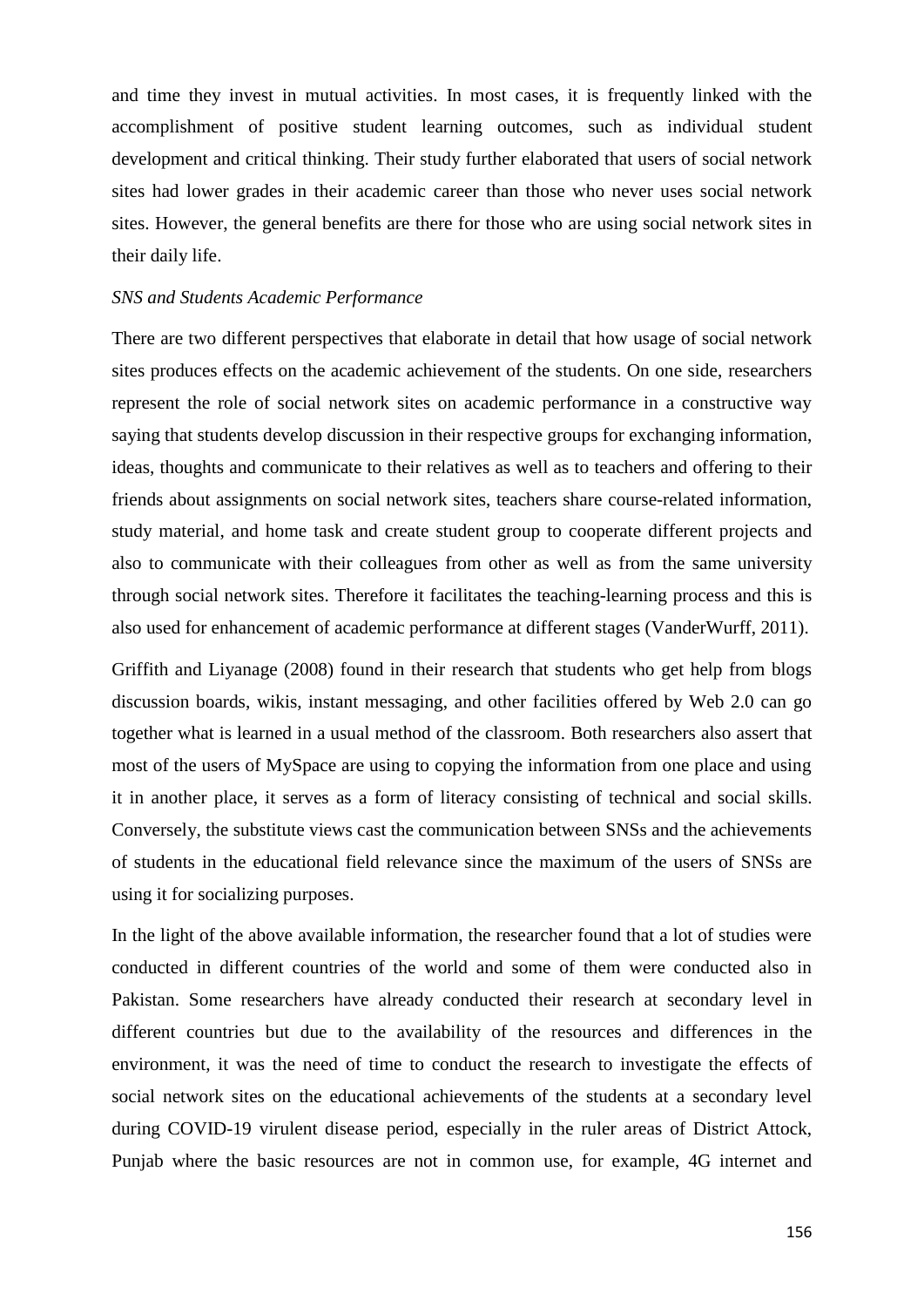Smartphone. Different researchers conducted different types of research to investigate the effects of specific social media independently. The current research is totally different in nature in the sense that it is totally in a new area of the country and it takes all the social network sites together to find their collective impact on the educational achievements of the students at the secondary level.

## *Theoretical Framework*

There are a number of theories regarding the development of social network sites. One of the basic theories which relate to this specific research is the Functional Equivalence Theory. Previous researches show that the most commonly used social network site was Facebook, as it was newer at that time, but after launching WhatsApp, this platform took the top position in the list. Detail of the given theory is given below.

Neuman (2010) defines Functional equivalence theory that newer social network sites dominate the older or already available social network sites. Functional equivalence expects that as new social network site set up and offer better services for particular functions, the use of the previously dominant medium that is serving the same function will go into decline status. Adding to this description, he also explains the functional equivalence of New social network sites as providing the same level of satisfaction and satisfaction opportunities and offering the same type of text and information.

According to Stemple, Hargrove, and Bent's (2000) study an effort to upgrade and enlarge the telegraph with the originating of telephone, not to take its position. Research incorporating newer social network site has supported this theory as well, they found that there is an opposite slightly than an aggressive relationship among radio news, newspaper, and internet news. They also found that individuals who are using the internet, are watching TV news instead of reading the newspaper less; it provides support for potential displacement and functional equivalence. However, they also explained the study result that internet users are using TV and newspaper more than non-internet users. They concluded from their study that the internet does not replace any other social network site, but rather supplements it.

### **RESEARCH METHODOLOGY**

#### *Instrument*

The closed-ended survey questionnaire was constructed to measure the utilization rate of SNS by the students. The questionnaire was adapted from Koc and Gulyagci (2013), comprised of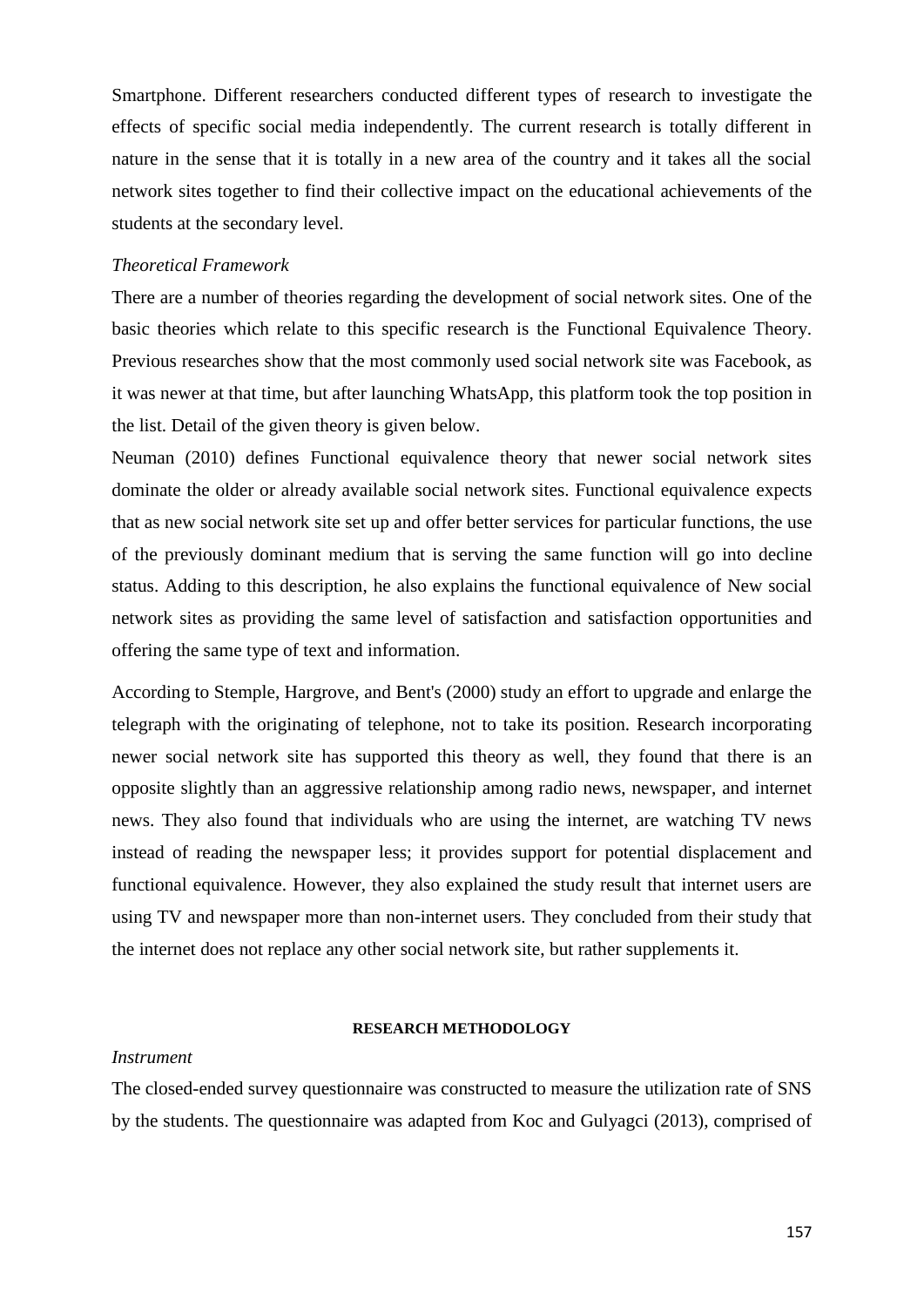eight items. Students rated each item by using a scale of Likert-type ranging from 1 which means Never, to 5 which means Always.

The reliability of the items was assessed via Cronbach's alpha, which acquired 0.96, which is considered as "Excellent" reliability. Since the data is considered reliable if the Cronbach value is higher than 60% acquire (Tavakol and Dennick, 2011).

# *Sampling Technique*

The simple Random Sampling technique was used to collect the sample of the study. Sample of the study comprised of 400 students from Public and Private schools of Lakkarmar, Chhab, Jhamat, Uchri, Jand, Langar, Pindsultani, Domail, Thatta, and Basal of Disrtrict Attock, Tehsil Jand.

# *Participants*

The population of the study involved students of Class  $10<sup>th</sup>$  from the Public and Private schools of Lakkarmar, Chhab, Jhamat, Uchri, Jand, Langar, Pindsultani, Domail, Thatta, and Basal of District Attock, Tehsil Jand. The researcher distributed questionnaires to all schools by personally their selves, followed by a simple random sampling approach for data collection. Their demographic information is shown in Table 2.

# Table 2

| Category                | $\mathbf N$ | $\%$ |
|-------------------------|-------------|------|
| Gender                  |             |      |
| Male                    | 206         | 56.6 |
| Female                  | 156         | 43.4 |
| Age                     |             |      |
| $13 - 15$               | 241         | 66.5 |
| >15                     | 121         | 33.4 |
| Disciplines             |             |      |
| <b>Biology</b>          | 157         | 54.4 |
| <b>Computer Science</b> | 205         | 45.6 |
| Grades                  |             |      |
| $\geq 80\%$             | 189         | 52.2 |
| $\geq 50\%$             | 97          | 26.7 |
| $\leq 50\%$             | 76          | 20.9 |
| Purpose of use          |             |      |
| Academics               | 282         | 78   |
| Entertainment           | 249         | 69   |

# *Demographic information of the students*

*Data Analysis*

Collected data was analyzed through T-test, ANOVA test, and Post-hoc test.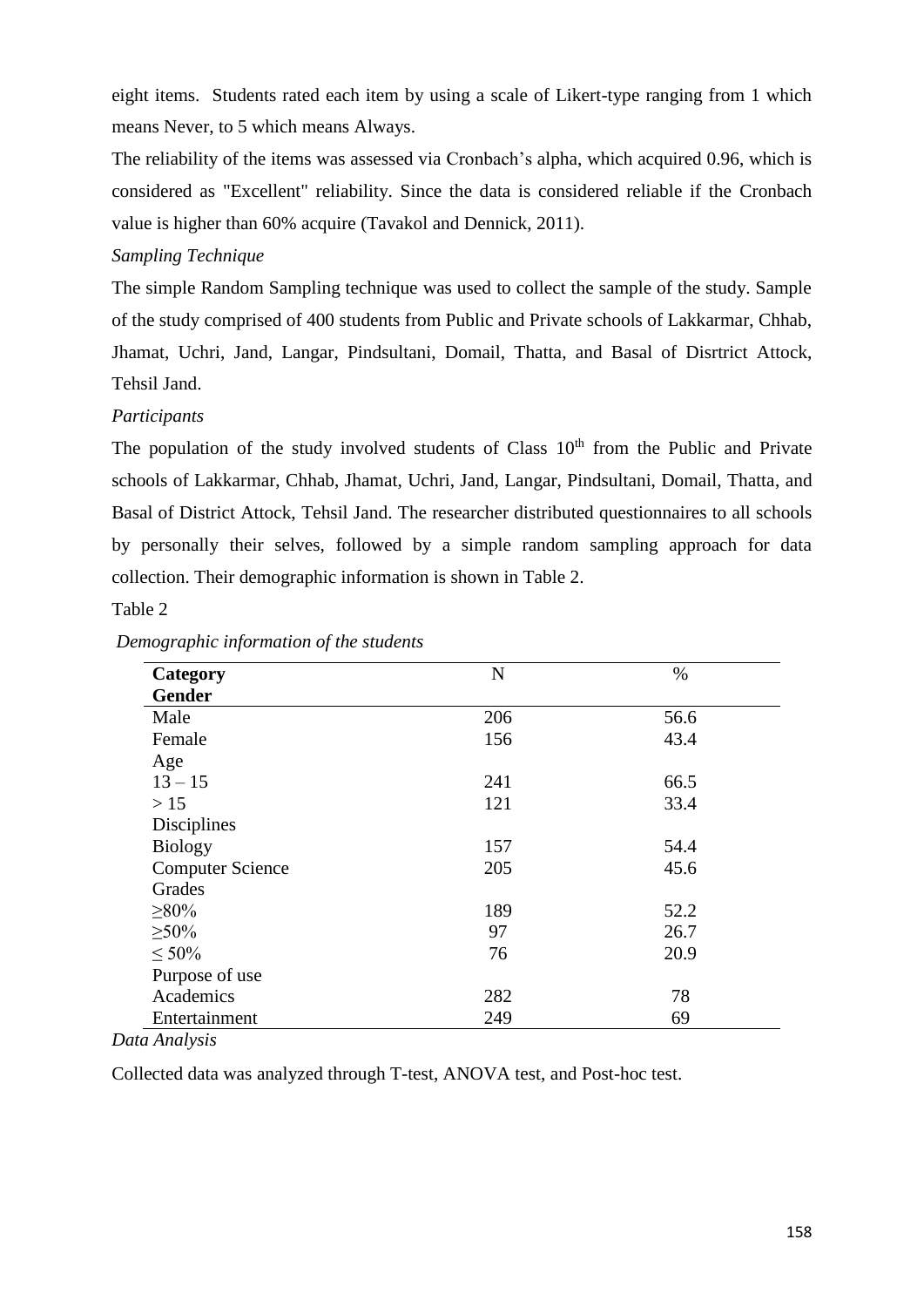#### **ANALYSIS**

# *Research Objective 1*

The rate of utilization of SNS by the students was assessed by employing Descriptive Statistical tests, i.e., Mean and Standard deviation. The mean of all the items of the questionnaire was rated above 3, i.e., 3.01 (shown in table 3). The mean results indicate that students use SNS adequately as  $M \ge 3$  (Rabe-Hesketh and Everitt, 2003).

Table 3

*Descriptive Analysis*

| <b>SN</b>      | <b>Items</b>                                                             | Mean SD |      |
|----------------|--------------------------------------------------------------------------|---------|------|
| $\mathbf{1}$   | It is difficult for me to focus on my academic work while using SNS.     | 3.1     | 1.49 |
| 2              | The first thing which I do after getting up is to log into my account of | 3.0     | 1.52 |
|                | Facebook or WhatsApp                                                     |         |      |
| 3              | I lose sleep by spending most of my time on SNSs.                        | 2.6     | 1.11 |
| $\overline{4}$ | The use of SNS interferes with my daily social activities.               | 2.8     | 1.14 |
| 5              | I log into my SNS account to make myself normal when I am down.          | 3.0     | 1.51 |
| 6              | My family or friends feel that I am addicted to using SNS.               | 2.9     | 1.51 |
| $\tau$         | I feel nervous when I do not have access to SNSs.                        | 3.2     | 1.47 |
| 8              | I tried to spend less time on SNS but failed.                            | 3.5     | 1.13 |
|                |                                                                          | 3.01    | 1.07 |

# *Digital Platforms of Using SNS*

The results reveal that students use different kinds of platforms to use SNS. Their description is given below in table 2. The most frequent use was found of WhatsApp with 85%, while the least usage was found of LinkedIn with 13.5%.

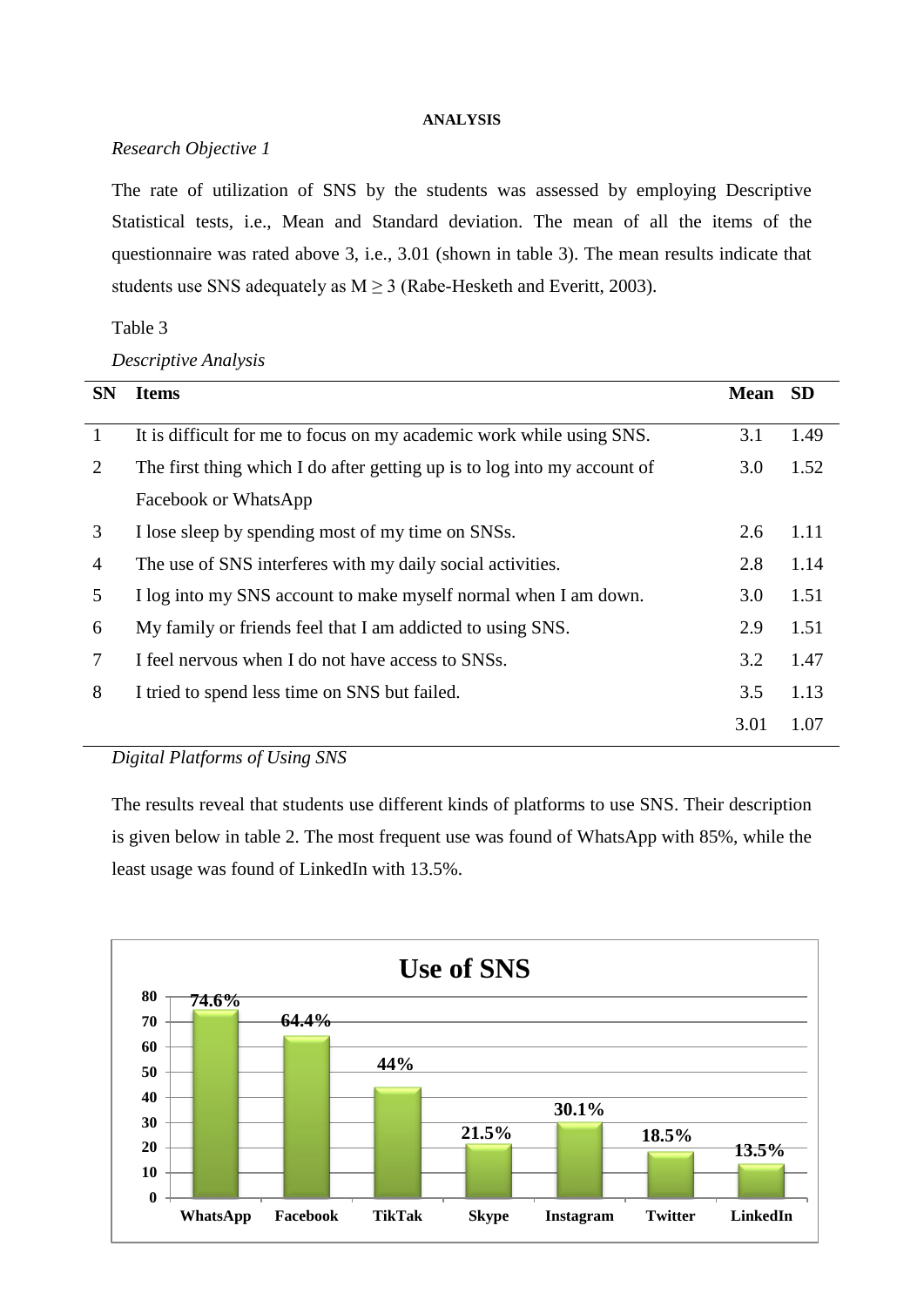# *Hypothesis 1*

For investigating the difference between the rate of utilization of SNS with respect to gender, a T-test was applied (shown in table 5). Results indicated that there seems no visible difference between male and female students in terms of utilization of SNS. (i.e., T= -0.43;  $p=$  .966) at alpha level .05. Hence, the hypothesis regarding the rate of utilization of SNS with respect to gender was rejected. In addition, female students acquired a higher mean than the male students, which indicates that the rate of utilization of SNS, was higher in female students than the males.

## Table 5:

| Gender | N   | Mean     | SD.  | Df  |         | Sig  |
|--------|-----|----------|------|-----|---------|------|
| Male   | 206 | 2.99     | 1.11 | 360 | $-0.43$ | .966 |
| Female |     | 156 3.01 | 1.01 |     |         |      |

# *T-test Analysis according to gender*

## *Hypothesis 2*

For investigating the difference between the rate of utilization of SNS in terms of disciplines, a T-test was applied (shown in table 6). Results indicated that there is a significant difference between Biology and Computer Science subjects in terms of utilization of SNS. (i.e., T= 2.84; *p*= .004) at alpha level .05. Hence, the hypothesis regarding the rate of utilization of SNS with respect to disciplines was accepted. In addition, Biology students acquired a higher mean than the Computer Science students, which indicates that the rate of utilization of SNS, was higher in Biology students than the males.

Table 6

*T-test Analysis according to disciplines* 

| Gender                  | N   | Mean | SD   | Df  |      | Sig  |
|-------------------------|-----|------|------|-----|------|------|
| <b>Biology</b>          | 157 | 3.17 | 0.43 | 360 | 2.84 | .004 |
| <b>Computer Science</b> | 205 | 2.84 | 1.36 |     |      |      |

#### *Hypothesis 3*

For investigating the difference between the rate of utilization of SNS in terms of grades, the Anova test was applied (shown in table 7). Results indicated that there is a significant difference between the grades of students in terms of utilization of SNS, as the significant value achieved is less than .05, i.e., 0.000. Hence, the hypothesis regarding the rate of utilization of SNS with respect to the grades of students was accepted.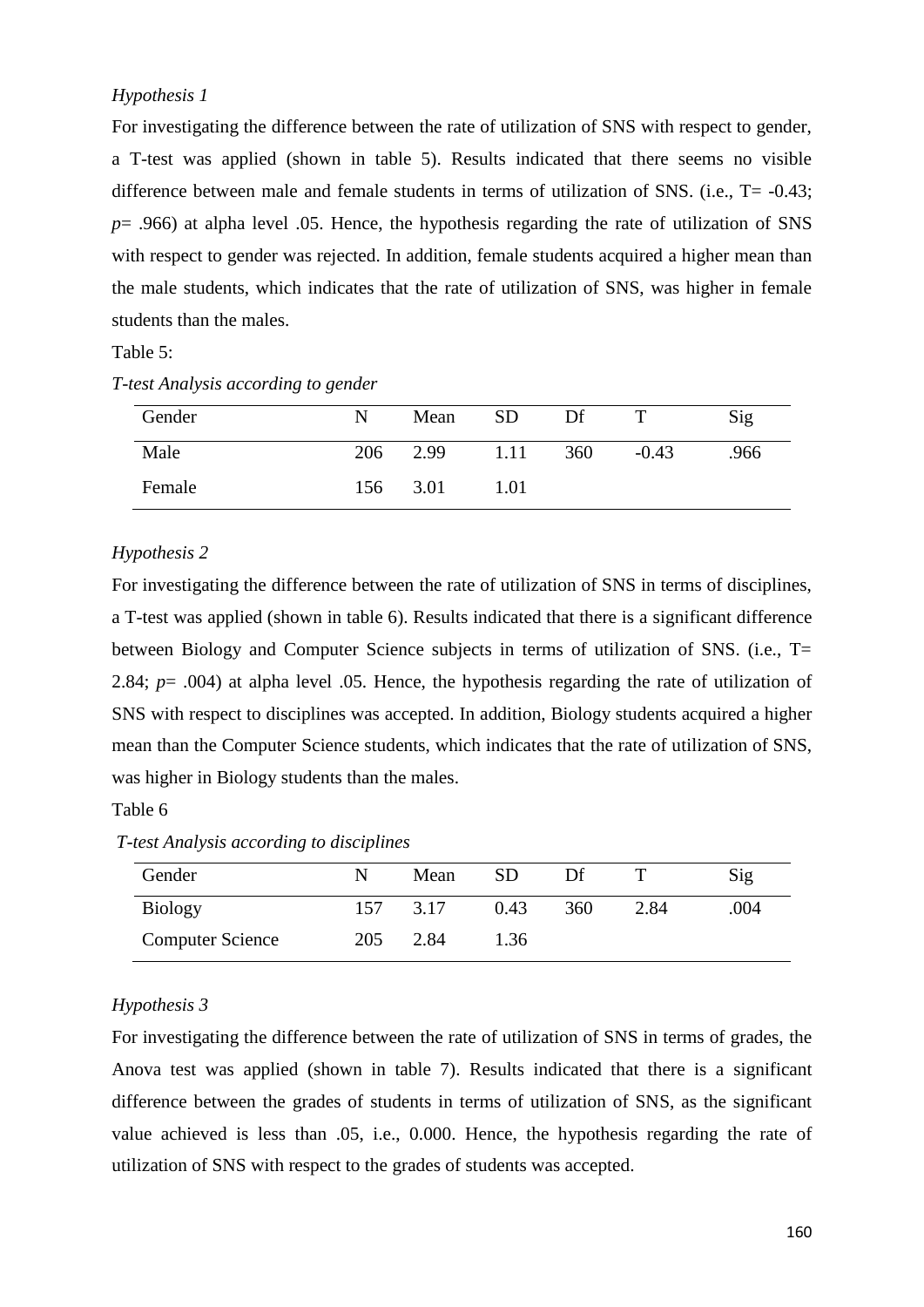|             | N   | Mean | <b>SD</b> | E      | Sig  |
|-------------|-----|------|-----------|--------|------|
| $\geq 80\%$ | 189 | 3.62 | 0.52      | 515.60 | .000 |
| $\geq 50\%$ | 97  | 3.12 | 0.44      |        |      |
| $\leq 50\%$ | 76  | 1.23 | 0.70      |        |      |

Table 7 *ANOVA analysis*

Tukey's (HSD) Post-hoc test was conducted to find out the more differences across the possible pairs of the grades of students, (shown in Table 8) as Tukey's honestly significant difference test helps to measure up to the means of all possible pairs (Abdi  $\&$  Williams, 2010). Results demonstrate that all the three groups possess significant differences among each other. The rate of usage of social network sites was found significantly higher in the students with grades  $\geq 80\%$  than the students who acquired less than 80%.

### Table 8

*Post-hoc test*

| <b>Test</b>         | Sig                                    |
|---------------------|----------------------------------------|
| $>80\%$ vs. $>50\%$ | .000 [ $(\geq 80\%)$ > $(\geq 50\%)$ ] |
| $>80\%$ vs $< 50\%$ | .000 [ $(\geq 80\%)$ > $(\leq 50\%)$ ] |
| $>50\%$ vs $< 50\%$ | .000 [ $(\geq 50\%)$ > $(\leq 50\%)$ ] |
|                     |                                        |

## *Discussion*

At present, the usage of social network sites has got much of the popularity not just in the specific area but all over the world. The reason behind this popularity is due to a great development of technologies used in this field. Every human being in the world has turned out to be an enormous user following them on their social network site; this was initially limited to only celebrities. The basic purpose for conducting this study was to investigate the educational outcome of students who spend most of their time interacting on social network sites. The finding from already conducted studies has shown that student spends time of their day-active on these social network sites, found to be mostly positive which make them able to share and produce new ideas and concept related to their studies. Users of social network sites are also using these sites for having fun as these social network sites are also offering entertainment services. It now becomes the routine habit of the students to use these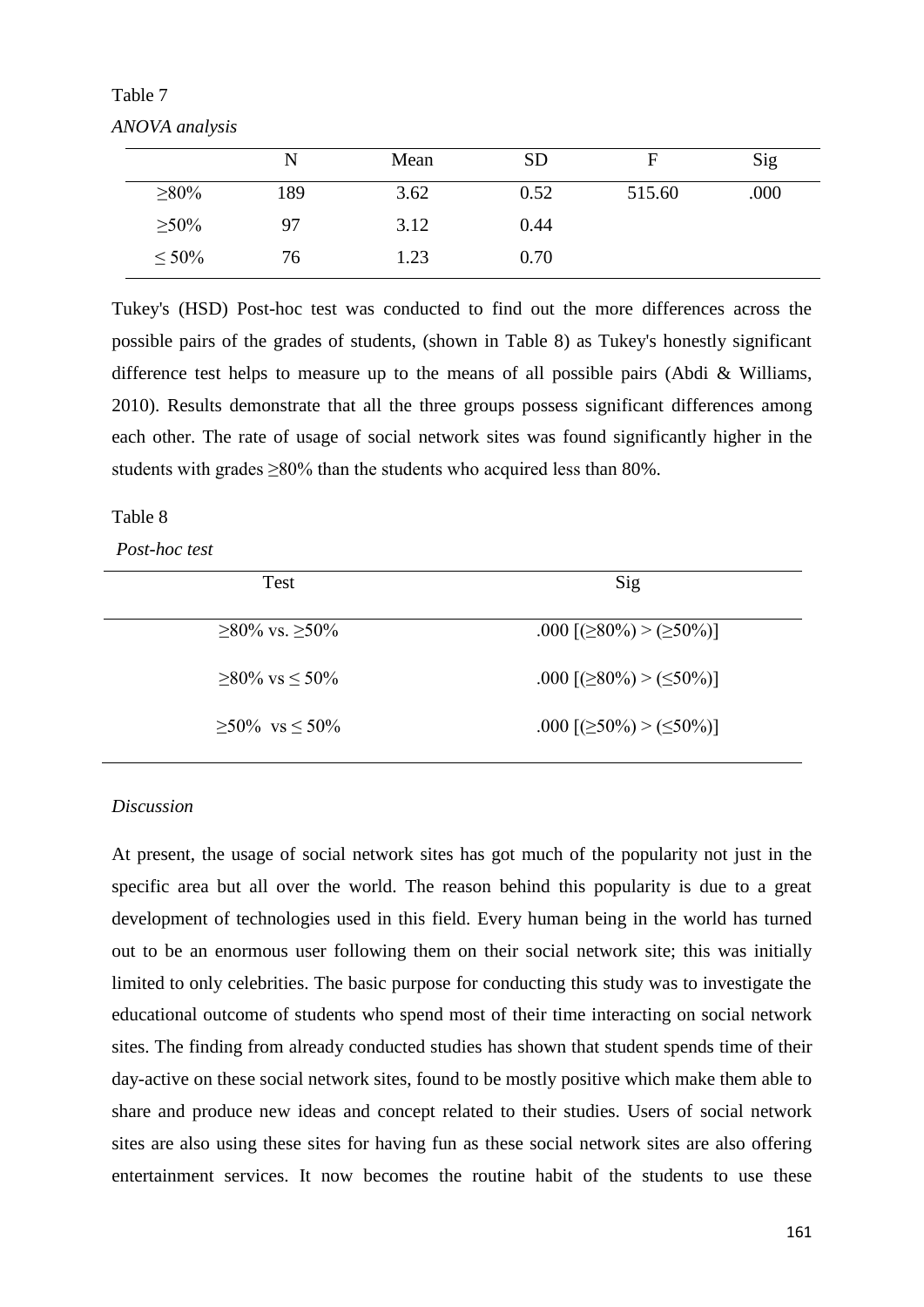interacting social network sites. Students spend their time mostly on these social network sites for entertainment and also for sharing information related to their studies. By using different social network sites, students do their academic work with enjoyment. This was the reason that this quantitative case study was conducted to investigate the effects of social network sites usage amid COVID-19 and the academic performance of students at the secondary level. A review of the previous studies revealed that social network sites have attracted millions of users from all over the world due to a lot of reasons; the basic reason is its affordance and reach. The other reasons are their diversity of uses. Some users used it for socializing purposes and some of them were using it for communication purposes. While some of the students were using it for academic purposes to complement classroom teaching and learning activities. However, although Social network sites gaining acceptance in schools all over the world, the study on students' usage and adaptation of social network sites is still unexplored fully in Pakistan. So, this was the basic reason behind conducting this research to address this gap so as to provide useful insights for future researchers.

There are different perspectives which explain that how social network sites are affecting the educational performance of the students. One of the basic perspectives which explain this effect is in positive as well as in a constructive way. The researchers discussed the role of social network sites on the academic achievements of the students in a constructive way. They explained that while students create their study groups on any particular social network sites, then they start a discussion to exchange personal thoughts, ideas, information and they used this group for communicating with one another as well as with their respective teachers, offering to their friends about the assignment and given task on the social network sites. Teachers also used this medium as a reliable source for sharing course-related information, study material, and different task which are to be assigned to the students. Therefore, it is facilitating the teaching-learning process and this is also used for enhancement of academic achievement at different stages (VanderWirff, 2011).

This study indicates that the rate of utilization of social network sites was higher in female students than the males. This result of the study show consistency with some of the prior research findings. One of them was conducted by Johnson Yeboah and George Dominie Eur. They observed in their respective study that usage of social network sites was greater in females as compared to the male members. They concluded the reasons in their study that female students were using social network sites for having expression related to their family relationship. For this purpose, they were using WhatsApp as a social network site. Males members of the said social network sites were found less in numbers. The second reason for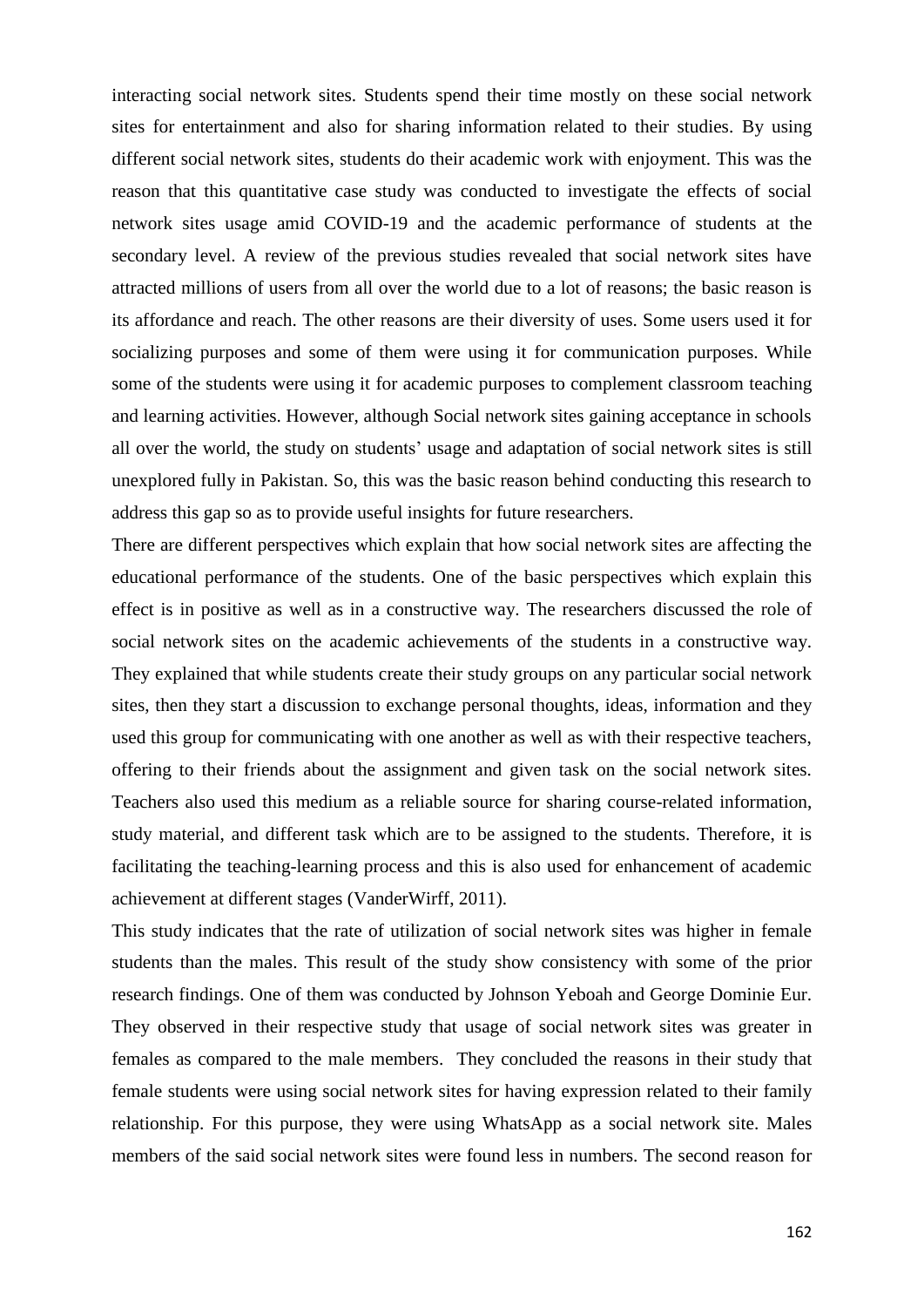using social network sites by female students was that most of the women preferred using the social network sites for communication purposes, especially using the groups which were created specifically for study purposes, assignments were discussed which were given by their respective teachers. This way of using social network sites, make the female prominent as compared to male members of the particular social network site (Yeboah & Ewur, 2014).

The above finding also shows consistency with the finding of Marife De Torres and Danilo Vegas. They concluded that Females are more exposed to social media rather than males. The uses of social media by females have to do with their desire to communicate with their friends, family members as well as with their teachers for the purpose of sharing information. They were also revealing more about their personal lives. In simple words, females are more vocal, willing to share information with their friends and family members, and also they are expressive in nature. Researchers concluded in their research that women are biologically wired for using social networking (Torres & Vergas, 2021).

The above finding also shows consistency with the finding of Abrenica et al. (2021). They concluded in their research that females are more exposed to social media rather than males. The use of social media by females has to do with their desire to communicate with their friends, family members as well as with their teachers for the purpose of sharing information. They were also revealing more about their personal lives. In simple words, females are more vocal, willing to share information, thoughts, ideas, beliefs, and feelings with their friends and family members (Abrenica et al., 2021).

Yeboah and Ewur (2014) indicated in their research that only 24 percent of the total respondents give a response that WhatsApp has a positive impact on their studies while a greater number of the respondent was against the use of WhatsApp in educational institutions, 76 percent of the respondents responded that use of WhatsApp has a more negative effect on their academic performance of the students. They gave the reason that students can be stacked on their smartphone or personal computer for hours communicating with their friends, relatives, teachers, and classmates without noticing that from how long period they are using social network sites. It was also found that most of the users were using social network sites without any relevant reason. Most of the students spent their time using social network sites and little time was left for academic purposes (Yeboah & Ewur, 2014).

It was concluded from the finding that students use social network sites adequately and their usage showed a positive effect on their academic performance. This finding of the study shows consistency with the finding of Olaleke et al. (2015) where they investigated that students use several social media platforms frequently on daily basis. Furthermore, SNSs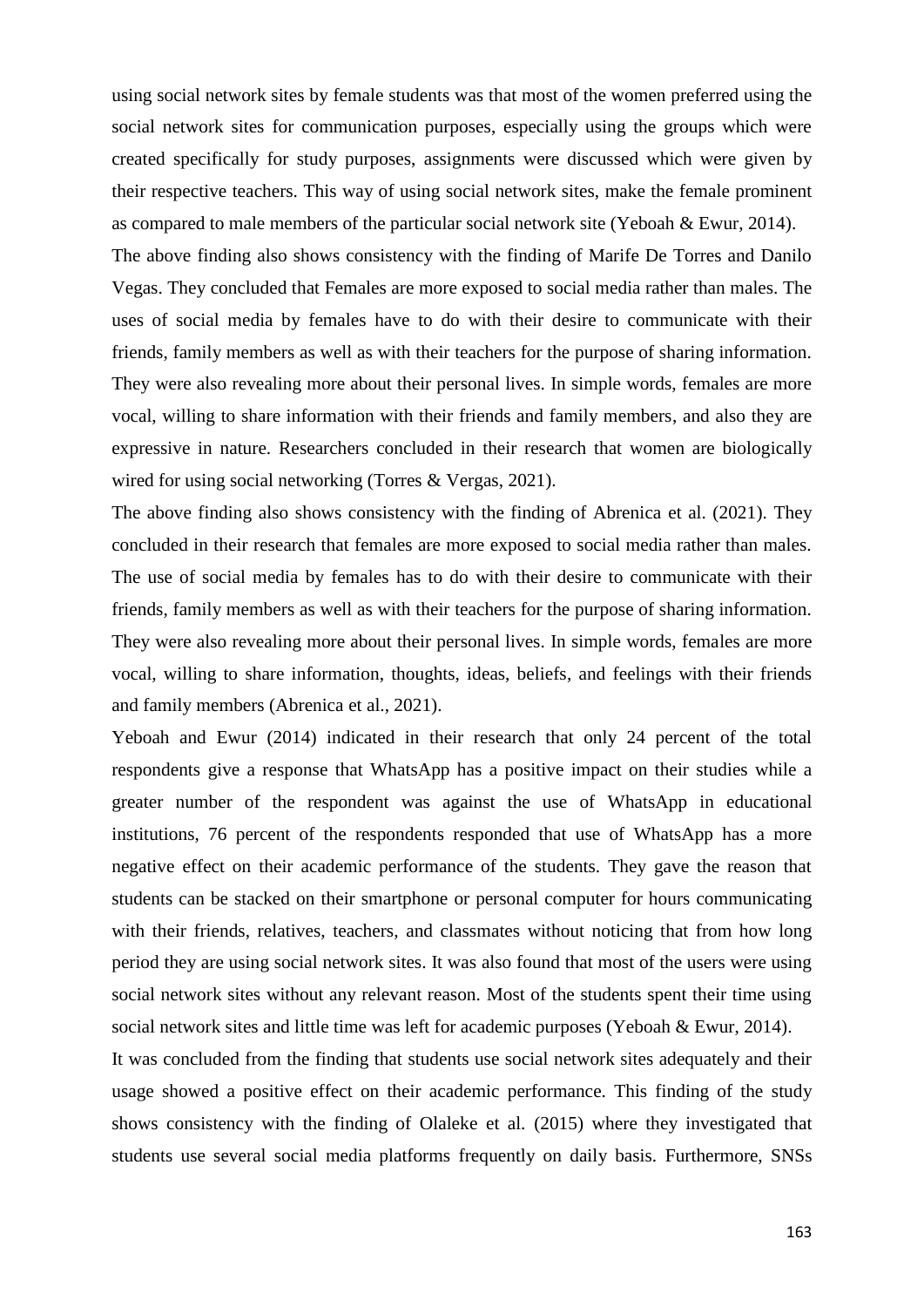usage is helpful in enhancing students' reading and learning abilities by interacting with experienced professionals and classmates. On the other hand, the study conducted by Tartari et al. (2019) did not find a significant association between the usage of social network sites and the academic performance of students. Their findings elaborated that usage of Facebook's social network has a negative impact on the learning objectives of students. This can be attributed to the design of learning activities being suitable for the capabilities as well as the expectations of students, related to the level of enhancing students' engagement and accessibility to everyone. Hence it is recommended that students may be encouraged to use SNSs for study purposes which will ultimately change the students' approach towards usage of SNSs.

The study also concluded that SNS which is most frequently used by students at the secondary level was WhatsApp, while the least usage was found on LinkedIn. Hence it is recommended that students must use WhatsApp for communicating with teachers and class fellows for discussing study-related issues. It is also recommended that students must use LinkedIn so that after completion of a Secondary School Certificate they may become able to search a suitable job related to their own interests.

It was concluded that the rate of utilization of SNS was found significantly higher in the students with grades >80% than the students who acquired less than 80%. This finding also shows consistency with the finding of Fush and Ness (Fusch, P.; Ness, L. 2020) the use of social network sites from the students' side for the purpose of online learning in the absence of face to face communication could foster social learning and social presence. Different kinds of social network sites such as WhatsApp and Facebook were used for academic purposes. This research focused that if we use social network sites properly for formal academic activities then it could stimulate an interactive environment for teaching learning process. It could also enhance the social presence and learning outcomes of the users in students' life. Hence it is recommended that students may be encouraged to use social network sites to search their homework in the form of assignments given by their respective teachers, prepare for exams, quizzes, finding the right career opportunities, and also get grips with educational concepts. It is playing a vital role in helping students to stay on top of their studies.

This study is significant for the government, policymakers, Head of educational institutions, teachers, parents, guardians, students as well as the stakeholders of education.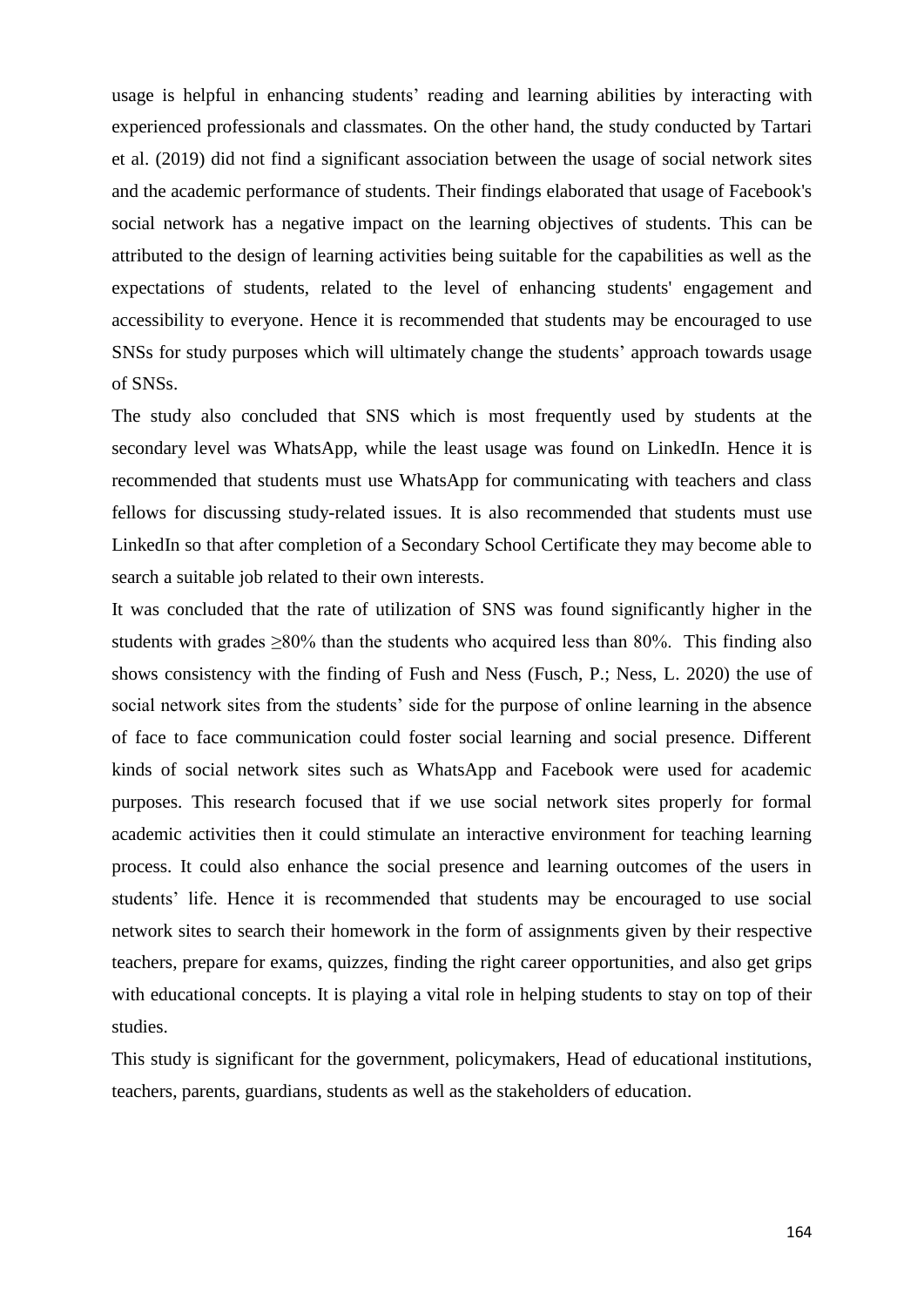#### **CONCLUSION**

In conformity with the findings, this study specifically showed that students at secondary level used social network sites adequately. In addition, from the finding researchers concluded that rate of utilization of social network sites was higher in female students than the males. It showed usage percentage of Social Network Sites in respect of gender is greater in female as compared to male students. While in another finding with respect of course discipline, it was concluded that rate of utilization of social network sites was higher in those students who were studying Biology as optional subject as compared to Computer subject students. The study also concluded that a social network site which is most frequently used by student at secondary level was WhatsApp, while the least usage was found of LinkedIn. The rate of utilization of social network sites was found significantly higher in the students with grades  $\geq 80\%$  than the students who acquired less than 80%.

#### **REFERENCES**

- Abdi, H., & Williams, L. J., (2010). *Tukey's Honestly Significant Difference (HSD) test.* Encyclopedia of Research Design. Sage, Thousand Oaks, CA 1–5.
- Abrenica, J., De Torres, M., & Vargas, D. (2021). Effects of Social Media on Academic Performance of High School Students under Pandemic (COVID-19) Situations. Asian Journal of Social Sciences & Humanities, 3(4).
- Aharony, N. (2012). Facebook use in libraries an exploratory analysis. *International Journal of Social Science and Humanity (IJSSH)*, *64*(4), 358-372.
- Akram, H., Aslam, S., Saleem, A., & Parveen, K. (2021). The Challenges of Online Teaching in COVID-19 Pandemic: A Case Study of Public Universities in Karachi, Pakistan. *Journal of Information Technology Education: Research.* 20, 263-282.
- Akram, H., Yingxiu, Y., Al-Adwan, A. S., & Alkhalifah, A. (2021). Technology Integration in Higher Education During COVID-19: An Assessment of Online Teaching Competencies Through Technological Pedagogical Content Knowledge Model. *Frontiers in Psychology*, 2, 736522-736522.
- Aslam, S., Akram, H., Saleem, A., & Zhang, B. (2021). Experiences of international medical students enrolled in Chinese medical institutions towards online teaching during the COVID-19 pandemic. *PeerJ*, *9*, e12061.
- Awidi, I. Paynter, M. Vujosevic, T. (2019). Facebook group in the learning design of a higher education course: An analysis of factors influencing positive learning experience for students. *Comput. Educ.* 2019, *1*, 106–121.
- Boyd, D. M., & Ellison, N. B. (2007). Social network sites: Definition, history, and scholarship. *Journal of computer-mediated communication*, *13*(1), 210-230.
- Boyd, D. M., & Ellison, N. B. (2007). Social network sites: Definition, history, and scholarship. *Journal of computer-mediated communication*, *13*(1), 210-230.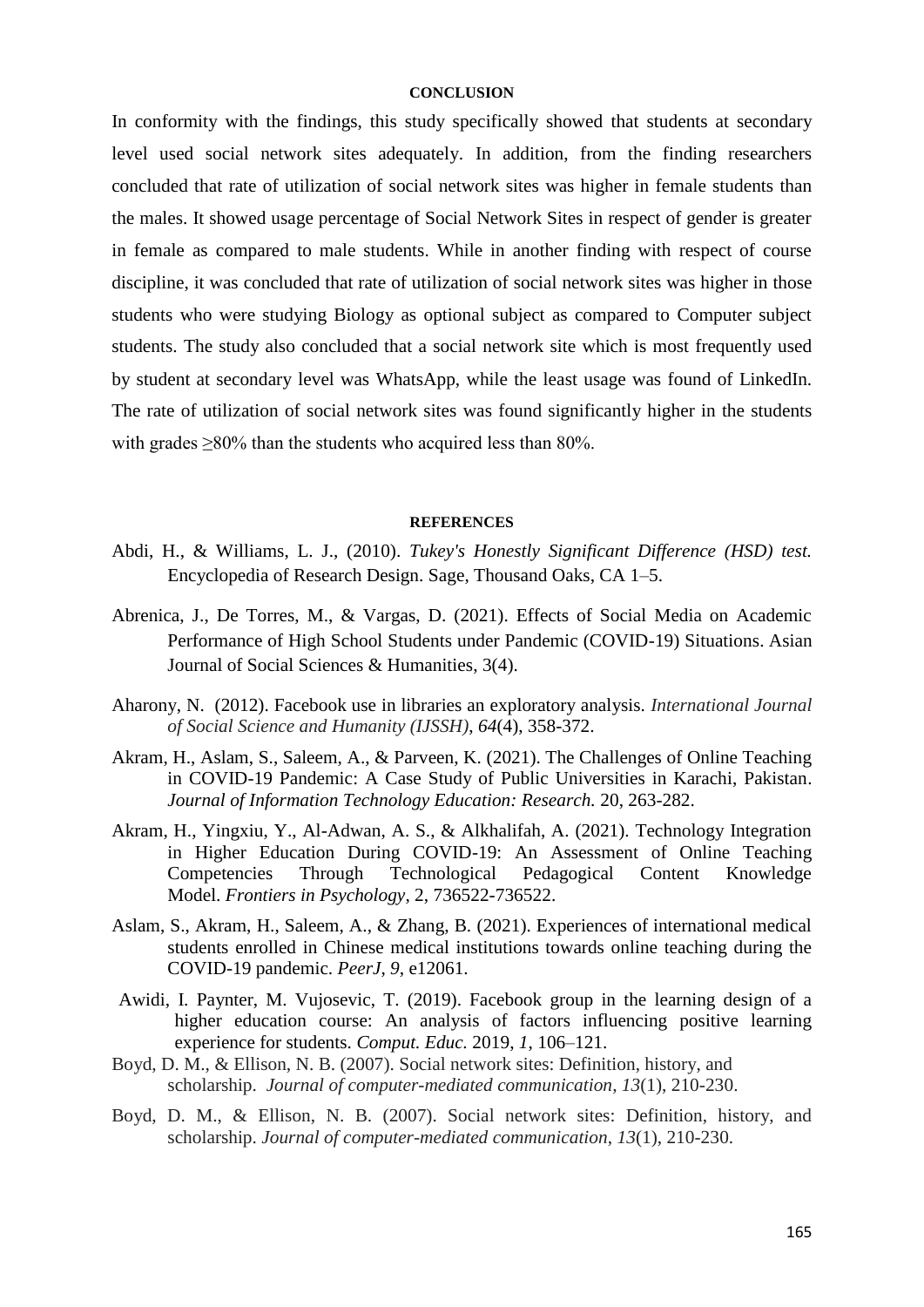- Boyd, D. M., Wilkinson, D., & Thelwall, M. (2010). Social network site changes over time: The case of MySpace. *Journal of the American Society for Information Science and Technology*, *61*(11), 2311-2323.
- Das, D. B., & Sahoo, J. S. (2010). Social Networking Sites A Critical Analysis of Its Impact on Personal and Social Life. International Journal of Business and Social Science.
- Dillon, R. S. (2014). The Use of Social Networking among Senior Secondary School Students in Abuja Municipal Area of Federal Capital Territory, Nigeria. *Journal of Education and Practice*, *6*(15), 15-22.
- Dimmick, J., Kline, S., & Stafford, L. (2000). The gratification niches of personal email and the telephone: Competition, displacement, and complementarily. *Journal of the Communication research*, *27*(2), 227-248.
- Donath, [\(2007\)](https://onlinelibrary.wiley.com/doi/full/10.1002/asi.21540#bib17). The effects of social networking sites on the academic performance of the engineering students in the University of Maiduguri, Borno State, Nigeria. *International Journal of Computer Science Issues (IJCSI)*, *13*(1), 76-82.
- Downs, S. (2005). "Semantic Networks and Social Networks", The Learning Organization: *American Society for information Science and Technology, 12*(5), 411-417.
- Edosomwan, E. (2011). Utilization of social networking tools in the learning process by social science students at Aligarh Muslim University: a survey. *Journal of Library and Information Science*, *4*(3), 24-35.
- Eke H. N., & Odoh, N. J. (2014). The use of social networking sites among the undergraduate students of University of Nigeria, Nsukka. *Nigeria Journal of Business Management, 5*(4), 71-86.
- Fusch, P.; Ness, L. (2020). Are We There Yet? Data Saturation in Qualitative Research. Qual. Rep. 2020, 20, 1408–1416.
- Greenwald, H., & Deloitte D.M. (2009). Construction of social identity in social media: An investigation of Iranian users' appearance in Facebook. *Interdisciplinary Journal of Contemporary Research in Business*, *4*(12), 547-552.
- Griffith, & Liyanage, (2008). Understanding students' perceptions of the benefits of online social networking use for teaching and learning. *Journal of Curriculum and Supervision*, *26*(3), 1-9.
- Hamat, A., Embi, M. A., & Hassan, H. A. (2012). The use of social networking sites among Malaysian university students. *International Journal of Education Studies*, *5*(3), 56- 66.
- Hussain, S., & Pervez, M. A. (2016). Use of Social Networking Sites among the Pakistani Youth. *Pakistan Journal of Social Sciences (PJSS)*, *36*(1), 15-23.
- Kabilan, H., Ahmad, I. & Abidin, N. (2010). The use of Facebook for educational purposes in EFL classrooms. *Theory and Practice in Language Studies*, *5*(11), 2206-2211.
- Kaplan, A. M., & Haenlein, M. (2010). Users of the world, unite! The challenges and opportunities of Social Media. *Journal of Business Horizons*, *53*(1), 59-68.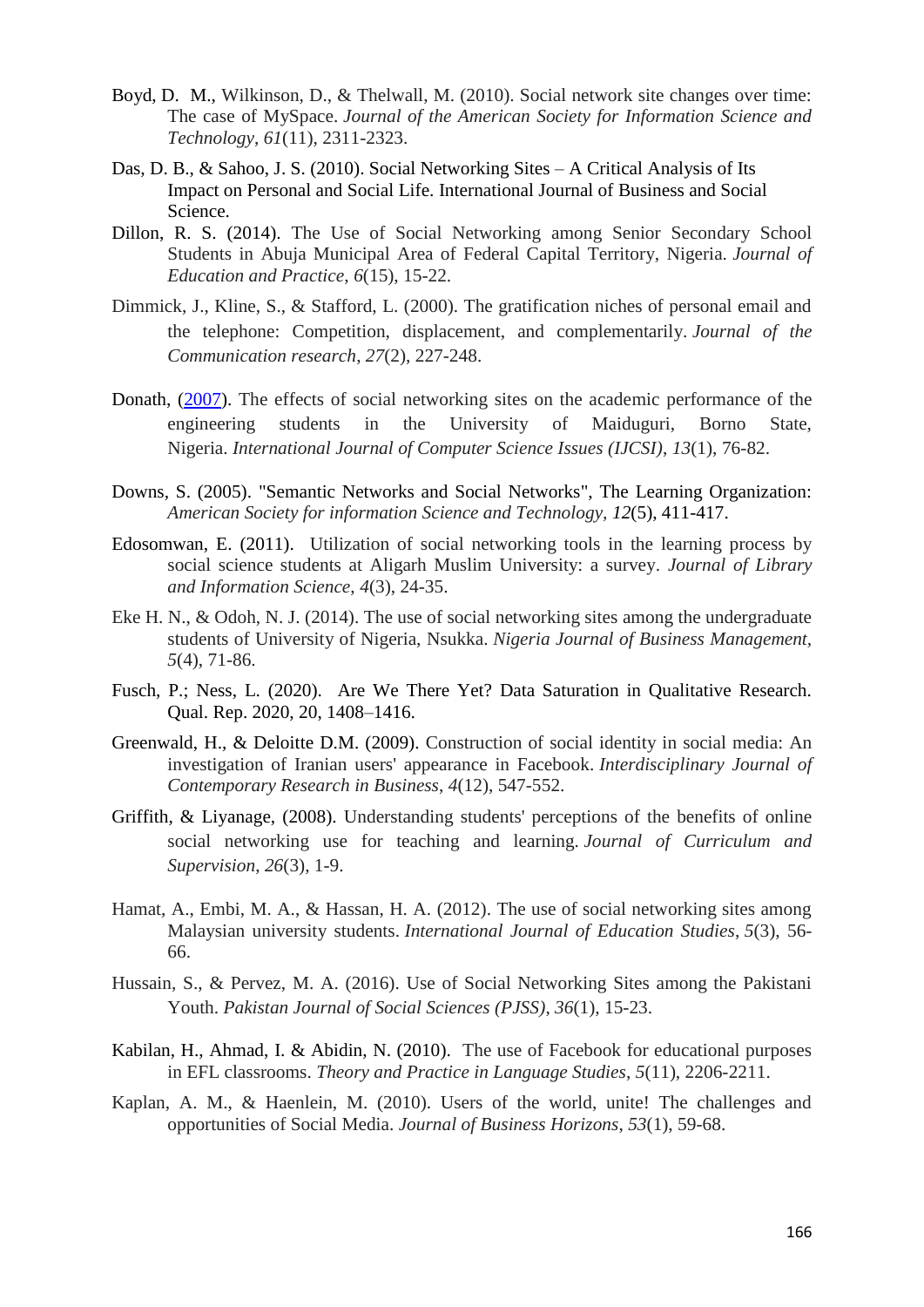- Khalid, T. (1998). Instructional Process Competencies: An Analysis of Classroom Practices in Workers Welfare Model Schools. *Pakistan Journal of Education (PJE)*, *27*(1), 24- 35.
- Kobal, M. & Musek, H. (2001). A Study of the Relationship between Motivation, Selfconcept and Academic Achievement of Students at a University in Limpopo Province, South Africa, *International Journal of Education and Science, 6*(1), 19-25.
- Koc, M., & Gulyagci, S. (2013). Facebook addiction among Turkish college students: The role of psychological health, demographic, and usage characteristics. *Cyberpsychology, Behavior, and Social Networking*, *16*(4), 279- 284.
- Leng, H., & Garcia, L. (2011). The Influence of Social Network Sites (SNSs) upon Academic Performance of Malaysian students. *International Journal of Education and Science, 6*(1), 27-31.
- Margo, H. (2012). The Impact of the New Web 2.0 Technologies in Communication, Development, and Revolutions of Societies, *Journal of Humanities and Social Science 10*(1); 42-56.
- McIntyre, K. E. (2014). The evolution of social media from 1969 to 2013: A change in competition and a trend toward complementary, niche sites. *The Journal of Social Media in Society*, *5*(12), 24-35.
- Neuman, W. R. (2010). *Theories of media evolution, Media, technology, and society: Theories of media evolution*, University of Michigan Press.
- *Nicholson,* M., & Xiao, S.H. (*2011*)*.* Consumer Behavior Analysis and Social Marketing Practice, *The Service Industries Journal, 5*(12), 2529-2542.
- Nielsen, M. (2010). The use of social media and internet communication tools in academic purposes of the engineering students at Aligarh Muslim University (AMU). *The Journal of Social Media in Society*, 52(6), 479-487.
- Olaleke, J. O., Iroju, O. G., & Olajide, M. S. (2015). An assessment of the use of online social network sites for enhancing computing students' academic activities. *Journal of Scientific Research and Reports*, *5*(6), 489-499.
- O'reilly, T. (2007). What is Web 2.0: Design patterns and business models for the next generation of software. *Journal of Communications & strategies*, (1), 17-28.
- Ramirez Jr, A., Dimmick, J., Feaster, J., & Lin, S., F. (2008). Revisiting interpersonal media competition: The gratification niches of instant messaging, email, and the telephone. *Journal of Communication Research*, *35*(4), 529-547.
- Sadiq, M. I. (2001). *Manifesto of Educational Revolution Lahore*, Islamic Education Trust.
- Singh, K., P., & Gill, M.S. (2011). Use of social networking sites by the research scholars: a study of Guru Nanak Dev University, *Journal of the American Society for information Science and Technology*, 49(3), 229-241.
- Smith, H. (2008). *The art of helping others: Being around, being there, being wise*. Jessica Kingsley Publishers.